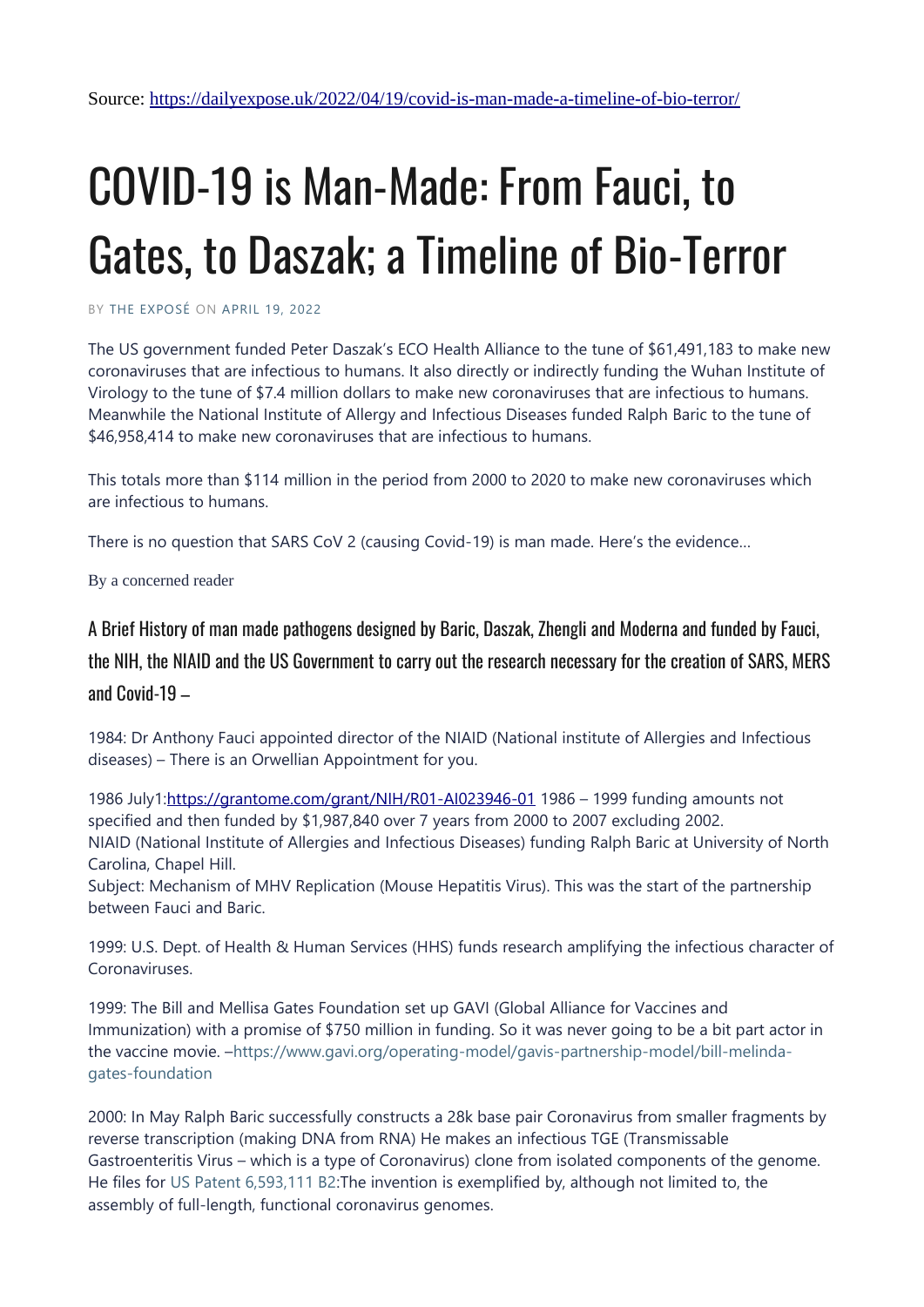The present inventors have successfully assembled a full length infectious clone of transmissible gastroenteritis virus (TGE). Using a novel approach, six adjoining cDNA subclones that span the entire TGE genome were isolated. Each clone was engineered with unique flanking interconnecting junctions which dictate a precise, systematic assembly with only the correct adjacent cDNA subclones, resulting in an intact TGE cDNA construct of about approximately 28.5 Kb in length [–https://patents.justia.com/patent/6593111.](https://patents.justia.com/patent/6593111)

Among other advantages, full-length infectious clones of TGE permit the precise genetic modification of the coronavirus genome –<https://patents.justia.com/patent/6593111>

2001: April 20: NIH Grant GM63228 funds Ralph Baric et al at the University of North Carolina at Chapel Hill to do Chimera research to transform the original SARS Coronavirus which was pathogenic only to animals, existing in nature as a pathogen for dogs and rabbits, to make it pathogenic to mankind targeting lung epithelial cells. The justification for this research was that it was supposedly designed as a vector virus to distribute HIV vaccines. This resulted in US patent application US28531801P

2001 May21: Ralph Baric and Boyd Yount (Assigned to University of North Carolina at Chapel Hill) file [US Patent 6,593,111 B2](https://patents.google.com/patent/US6593111B2/en) Directional Assembly of Large Viral Genomes and Chromosomes The Patent Office search report found: Lai, Michael M.C "The making of infectious vial RNA: No size limit in sight" PNAS vol 97 No 10, May 9, 2000 pp 5025-5027 And it found: Thiel et al "Infectious RNA transcribed in vitro from a cDNA copy of human coronavirus genome cloud in vaccinia virus 92: 1273-1261 (2001)

2002: April 19: The University of North Carolina files [US patent 7279327](https://patents.google.com/patent/US7279327B2/en?oq=US+patent+7279327) for an infectious replication defective coronavirus (to be used as a virus vector for an HIV vaccine), claiming priority from US28531801P. Inventors were: Kristopher M. Curtis, Boyd Yount, Ralph S. Baric

<https://www.webmd.com/lung/news/20030411/sars-timeline-of-outbreak> 2002 November 16: The first case of an atypical pneumonia is reported in the Guangdong province in southern China.

2003 February 25: First cases of unusual pneumonia reported in Hanoi, Vietnam.

2003 February 28: WHO officer Carlo Urbani, MD, examines an American businessman with an unknown form of pneumonia in a French hospital in Hanoi, Vietnam.

2003 March10: Urbani reports an unusual outbreak of the illness, which he calls sudden acute respiratory syndrome or SARS, to the main office of the WHO. He notes that the disease has infected an usually high number of healthcare workers (22) at the hospital (in Hanoi, Vietnam).

2003 March11: A similar outbreak of a mysterious respiratory disease is reported among healthcare workers in Hong Kong.

2003 March15: WHO issues a heightened global health alert about the mysterious pneumonia with a case definition of SARS as after cases in Singapore and Canada are also identified. The alert includes a rare emergency travel advisory to international travellers, healthcare professionals and health authorities.

2003 March17: An international network of 11 leading laboratories is established to determine the cause of SARS and develop potential treatments.

2003 March24: CDC officials present the first evidence that a new strain of a virus most frequently associated with upper respiratory infections and the common cold in humans called the coronavirus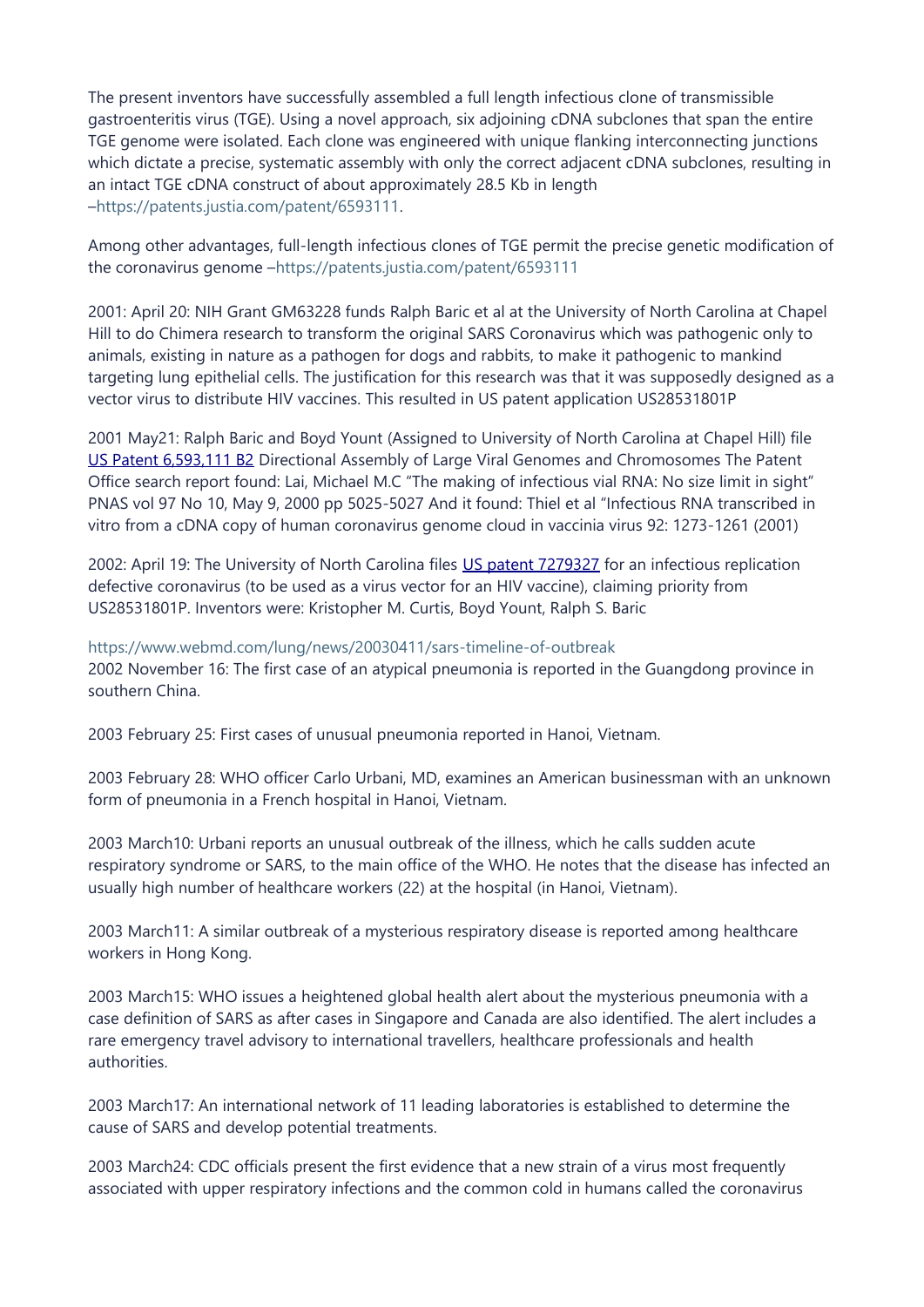might be likely cause of SARS.

2003 March29: Carlo Urbani, who identified the first cases of SARS, dies as a result of the disease. Researchers later suggest naming the agent that causes the disease after the infectious disease expert.

2003 April4: President George W. Bush adds SARS to the list of quarantinable diseases, which gives the CDC the authority to isolate persons who might have been exposed to the disease.

2003 April12: Canadian researchers announce they have completed the first successful sequencing of the genome of the coronavirus believed to cause SARS.

2003 April14: CDC officials announce their laboratories have sequenced a nearly identical strain of the SARS-related coronavirus. The CDC version includes an additional 15 nucleotides, which provides the important beginning of the sequence.

2003 April16: A new form of a coronavirus never before seen in humans is confirmed as the cause of SARS according to Koch's postulates, which are four specific conditions that must be met for a pathogen to be confirmed as a causal agent of disease.

2003 April 25: CDC Patent filed and ultimately becomes US 7,220,852 (the patent on the RNA sequence) and 7,776,521 (the patent on the testing methodology). These patents give the U.S. Department of Health and Human Services the ability to control the commercial exploitation of SARS coronavirus.

2003 July2: WHO removes Toronto, Canada from its list of areas with recent local SARS transmission after 20 days passed since the last SARS case was reported and isolated.

2003 January26: Dr. Anthony [Fauci appointed](https://www.gatesfoundation.org/ideas/media-center/press-releases/2003/01/grand-challenges-in-global-health) to the Bill and Melinda Gates Foundation's Global Grand Challenges Scientific Advisory Board (served through 2010 – when he joined their Global Vaccine Action Plan).

2006 Chinese researchers combine HCV, HIV-1, SARS-CoV-1 & SARS-CoV-2: Huang Q, Cheng Y, Guo Q, Li Q. Preparation of a Chimeric Armored RNA as a Versatile Calibrator for Multiple Virus Assays. Clinchem 2006; 52(7):1446-1448 and Supplement A.Inform1999200020022003.

2007: NSF Grant IIS-0513650 (Italy, France and Indiana University) study addresses FIRST CRITICAL STEP to control a pandemic – shutdown International Travel. Given this knowledge why did Fauci tell Trump a Travel Ban was unnecessary?

2009 April15: ModernaTX INC is incorporated in Delaware USA

2010 August 6: Moderna (prior to its establishment) files U.S. Patent 9,447,164 which attracted the investment of (and "inventorship" for) venture capitalists at Flagship Ventures. This patent grew out of the work of Dr. Jason P. Schrum of Harvard Medical School supported by National Science Foundation Grant #0434507. While the application claims priority to August 2010, the application didn't get finalized until October, 2015.

2010 September21: Wildlife Trust is [rebranded to become ECO Health Alliance](https://www.prnewswire.com/news-releases/entering-its-fifth-decade-wildlife-trust-re-brands-as-ecohealth-alliance-103425244.html) under the directorship of Peter Daszak.

2010: The World Health Organization (WHO), UNICEF, the National Institute of Allergy and Infectious Diseases (NIAID) and the Bill & Melinda Gates Foundation have announced a collaboration to increase coordination across the international vaccine community and create a Global Vaccine Action Plan. [https://www.gatesfoundation.org/ideas/media-center/press-releases/2010/12/global-health-leaders-](https://www.gatesfoundation.org/ideas/media-center/press-releases/2010/12/global-health-leaders-launch-decade-of-vaccines-collaboration)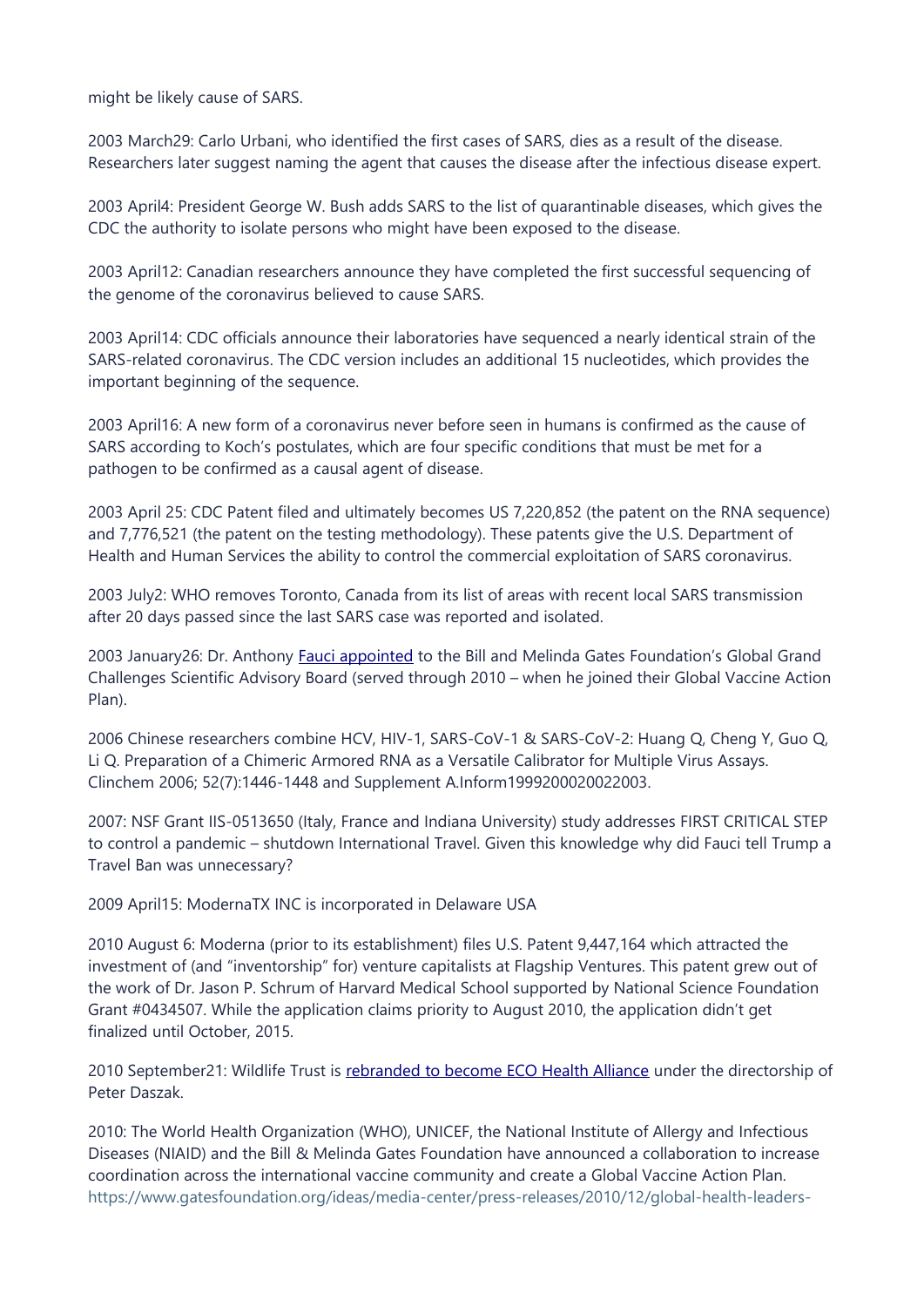[launch-decade-of-vaccines-collaboration.](https://www.gatesfoundation.org/ideas/media-center/press-releases/2010/12/global-health-leaders-launch-decade-of-vaccines-collaboration)

The Leadership Council is comprised of: Dr. Margaret Chan, Director General of WHO; Dr. Anthony S. Fauci, Director of NIAID, part of the National Institutes of Health; Mr. Anthony Lake, Executive Director for UNICEF; Ms. Joy Phumaphi, Chair of the International Advisory Committee and Executive Secretary, African Leaders Malaria Alliance Dr. Tachi Yamada, President of Global Health at the Bill & Melinda Gates Foundation

2011 March9: ModernaTX (MODEfied RNA) was [registered in Massachussetts](https://corp.sec.state.ma.us/CorpWeb/CorpSearch/CorpSummary.aspx?sysvalue=D372hyRvTxChojS_9xWC_rQYnhliIZLQT6_6C5UJaJg-)

2012 September22: UK Identifies first case of MERS

2012-April2: Moderna claims priority to US201261618957P in its 5 patents cited below all of which refer to a double CGG codon Furin Cleavage site.

2013 December 16: Moderna files 4 patents referring to a double CGG codon Furin Cleavage site. US9149506B2:Modified polynucleotides encoding septin-4 [–https://patents.google.com/patent/US9149506B2/en](https://patents.google.com/patent/US9301993B2/en) US9216205B2: Modified polynucleotides encoding granulysin [–https://patents.google.com/patent/US9216205B2/en](https://patents.google.com/patent/US9301993B2/en) US9255129B2: Modified polynucleotides encoding SIAH E3 ubiquitin protein ligase 1 [–https://patents.google.com/patent/US9255129B2/en](https://patents.google.com/patent/US9301993B2/en) US9301993B2: Modified polynucleotides encoding apoptosis inducing factor 1 [–https://patents.google.com/patent/US9301993B2/en](https://patents.google.com/patent/US9301993B2/en)

2013: Baric and Chinese scientists isolate 3 coronaviruses from bats with HKU4 spike protein – unable to infect human cells. Yang Y…Baric RS, et al. Receptor usage and cell entry of bat coronavirus HKU4 provide insight into bat-to-human transmission of MERS coronavirus. PNAS 2014;111(34):12516-12521. Funded with NIH grants RO1AI089728 & R21AI109094.

2014 October 17: Obama Administration halts Gain-of-Function Research

2015 Dr. Zhengli et al "reengineered HKU4 spike aiming to build its capacity to infect human cells." "To this end, we introduced two single mutations…mutations in these motifs in coronavirus spikes have demonstrated dramatic effects on viral entry into human cells."

2015: Baric and Zhengli announce they can make a more dangerous, virulent and infectious virus. Two Mutations Were Critical for Bat-to-Human Transmission of Middle East Respiratory Syndrome Coronavirus (MERS). J Virol.2015;89(17):9199-9123. Funded by NIH grants RO1AI089728, RO1AI110700.

2015 July: South Korea had its last case of MERS. There were 2,494 confirmed laboratory cases and a total of 858 deaths in 27 countries; 80% of these cases came from Saudi Arabia. So the mortality rate for MERS was 34.4%. But it was not very transmissible. Infections were limited to family members, other hospital patients and health care workers who encountered MERS patients.

2016 June2: Moderna files US9587003B2 referring to a double CGG codon Furin Cleavage site: Modified polynucleotides for the production of oncology-related proteins and peptides – <https://patents.google.com/patent/US9587003B2/en>

2017: Gain-of-Function Research Ban Lifted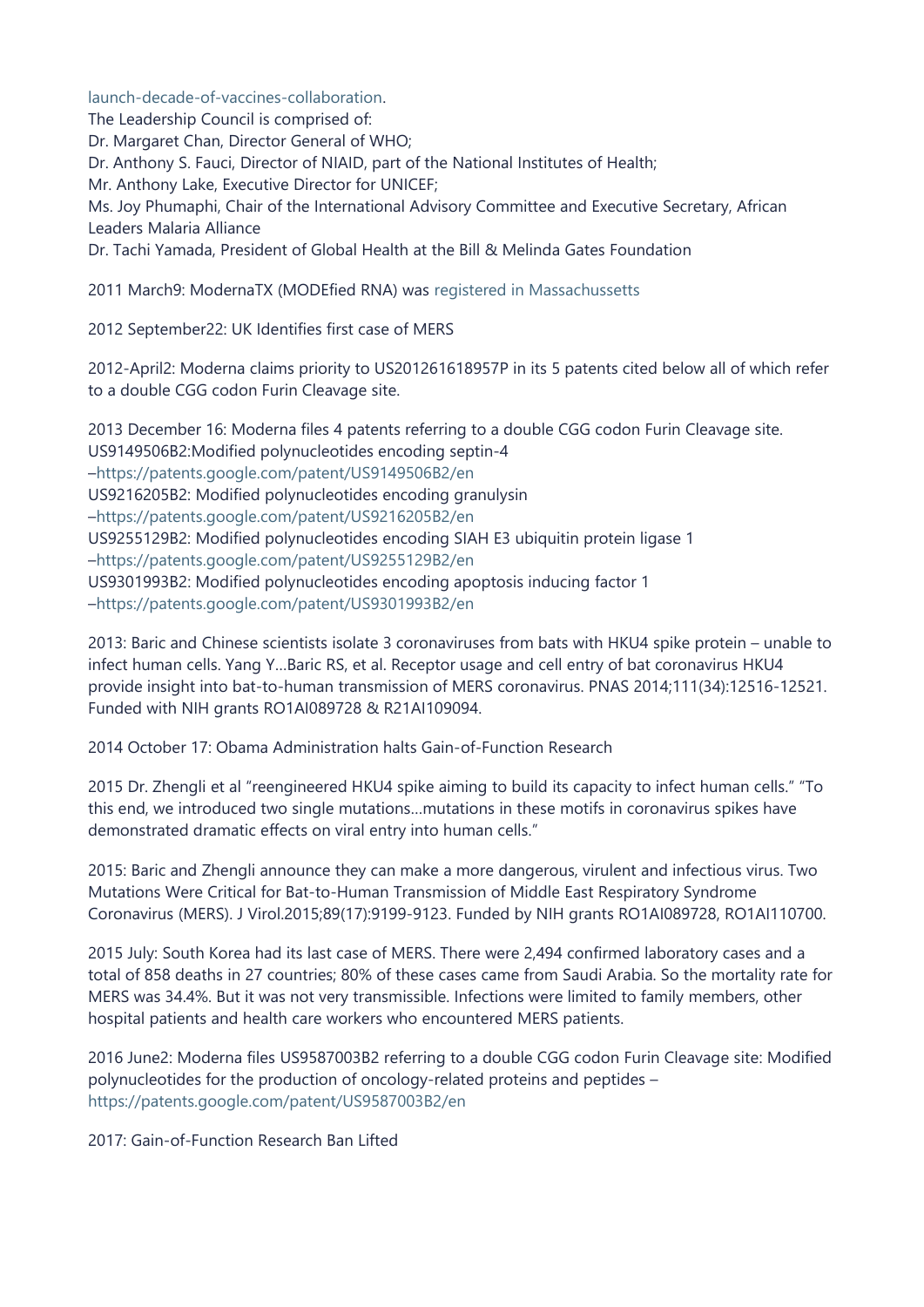2018: US Patent 7279327 for the chimeric adaption of the naturally occurring animal SARS Coronavirus to become infectious to humans targeting lung epithelial cells is transferred from University of North Carolina to he US National Institute for Health (NIH) – who funded it in the first place.

2018 March 27: Peter Daszac and the Eco Health Alliance in 2018 submitted a proposal to DARPA to do gain of function research on SARS coronaviruses to insert is furin cleavage site (such as is found in HIV1) in an optimal position into the coronavirus gene. COVID-19 has a furin cleavage site optimally positioned to infect humans. <https://theintercept.com/2021/09/23/coronavirus-research-grant-darpa/>

Let's look at the big picture: A novel SARS coronavirus emerges in Wuhan with a novel cleavage site in it. We now have evidence that, in early 2018, they had pitched inserting novel cleavage sites into novel SARS-related viruses in their lab," said Chan. "This definitely tips the scales for me. And I think it should do that for many other scientists too."

<https://www.documentcloud.org/documents/21066966-defuse-proposal> – this is the Eco health alliance DARPA funding proposal.

Oh dear. That really nails it. DARPA confirms that Peter Daszac of the Eco Health Alliance submitted a proposal on 2018March27 to add an HIV1 type furin cleavage site to SARS1. SARS CoV 2 has that furin cleavage site. In fact the double CGG codon Furin cleavage site is the main difference between Covid-19 and the Bat Coronavirus RaGT13. Fauci funded Wuhan through the Eco Health Alliance.

Here is Peter Daszak admitting that he and Ralph Baric made new forms of SARS in the lab–

#### <https://www.youtube.com/watch?v=5mEuZBKJxVw>

The [Daily Mail said](https://www.dailymail.co.uk/news/article-10028443/Lancets-COVID-origins-panel-disbands-ties-Peter-Daszaks-EcoHealth-Alliance.html) of this proposal –The most alarming aspect of the research plan revealed in the documents is a plan to search viral genetic databases for new types of 'furin cleavage sites' which help a virus attack a host. According to the proposal, 'high-risk' versions of these sites, once identified, would then be grafted onto SARS-like bat coronaviruses via genetic engineering. This revelation is alarming because SARS-CoV-2, the virus which causes COVID-19, has just such a furin cleavage site, which increases its power and deadliness, but a similar feature has never been observed in other SARS-like coronaviruses in nature.

Actually the double CGG codon Furin Cleavage site does not exist in ANY virus in nature. And this proposal nails Peter Daszak/ECO Health Allinace at the creator of SARS CoV 2 and Covid-19. which differs from the Bat Coronavirus RaTG13 only by the insertion of double CGG Codon Furin cleavage site and by other smaller deviations all of which are 3 or less base pairs (1 codon) long – <https://dailyexpose.uk/2022/03/17/exhaustive-proof-moderna-made-covid-19/>

2018: Zhengli presents research at Shanghai Jiao Tong University on 14 Nov. 2018 entitled "Studies on Bat Coronavirus and its cross-species infection." This presentation has since been deleted from the University website.

2019 March 28: Moderna files their final patent application for their gene therapy mRNA-1273 (amino acid chain) Covid-19 vaccine, 6 months before the outbreak of the disease.[-https://www.modernatx.com/patents](https://www.modernatx.com/patents)

US 10,703,789 filed January 12 2019 US 10,702,600 filed February 28 2020 US 10,577,403 filed June 12 2019 US 10,442,756 filed December 18 2017 US 10,266,485 filed June 11 2018 US 10,064,959 filed April 21 2017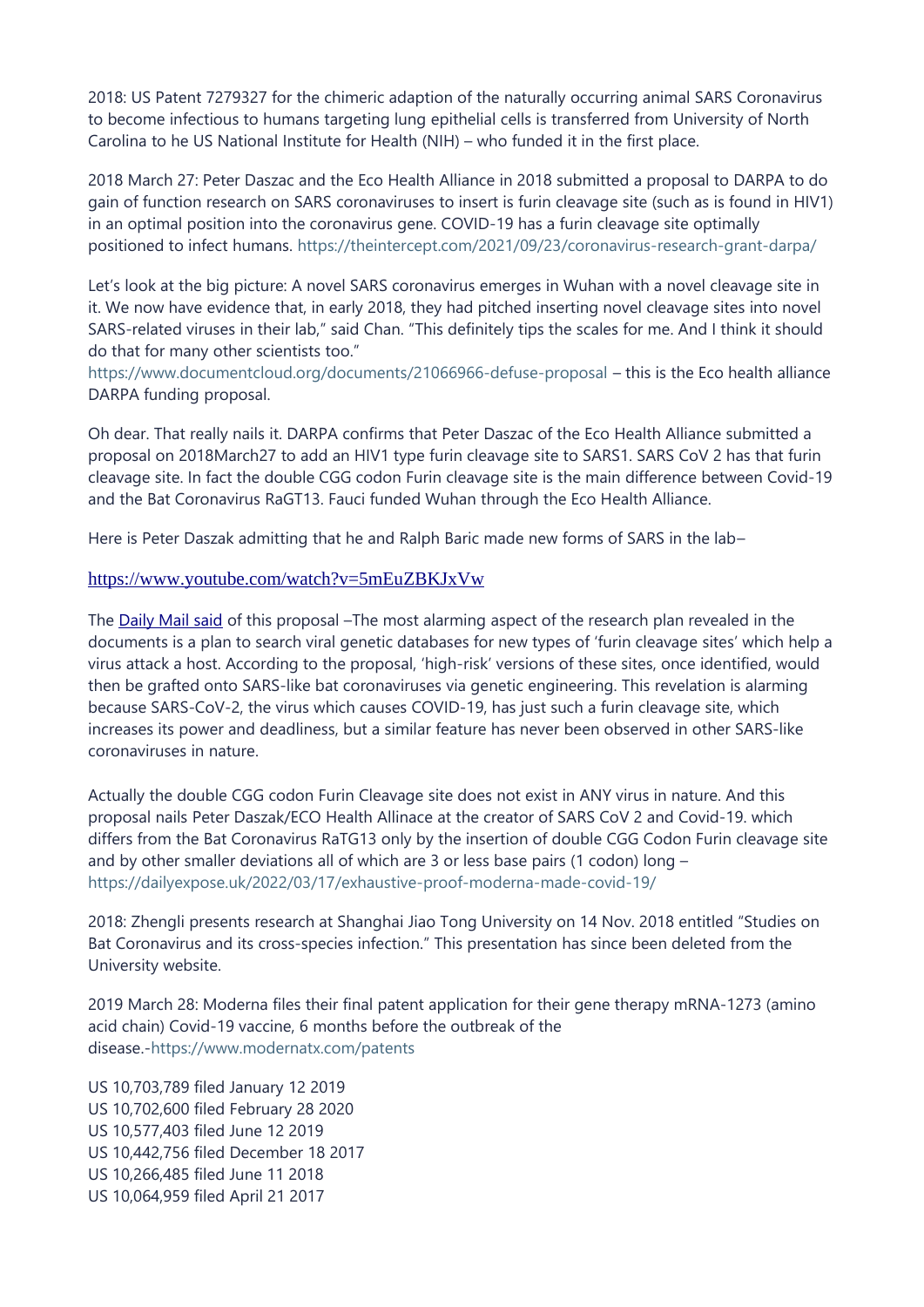US 9,868,692 filed July 27, 2017

The 2nd patent, filed on February 28 2020 was a continuation of an earlier patent application number 16/368,270 which was filed on March 28, 2019

2019August 7: Fort Detrick in Maryland si the centre of all US bio weapons production. On August 7th, 2019, its deadly germ research operations were abruptly shutdown following serious safety violations, in particular relating to the disposal of dangerous materials – [https://en.wikipedia.org/wiki/Fort\\_Detrick](https://en.wikipedia.org/wiki/Fort_Detrick) The CDC issued a Cease and Desist to Fort Detrick on 2019July15. The lab put all research on hold on August2 and was shut down on 2019August7 according to Fredericknewspost.com reported by Heather Mongilio [–https://madisonarealymesupportgroup.com/2019/08/07/fort-detrick-lab-shut-down-after](https://madisonarealymesupportgroup.com/2019/08/07/fort-detrick-lab-shut-down-after-failed-safety-inspection-all-research-halted-indefinitely/)  [failed-safety-inspection-all-research-halted-indefinitely/](https://madisonarealymesupportgroup.com/2019/08/07/fort-detrick-lab-shut-down-after-failed-safety-inspection-all-research-halted-indefinitely/) [https://www.military.com/daily-news/](https://www.military.com/daily-news/2019/11/24/cdc-inspection-findings-reveal-more-about-fort-detrick-research-suspension.html) [2019/11/24/cdc-inspection-findings-reveal-more-about-fort-detrick-research-suspension.html](https://www.military.com/daily-news/2019/11/24/cdc-inspection-findings-reveal-more-about-fort-detrick-research-suspension.html) The lab reopened partially in late November 2019 and fully reopened in April 2020. The Link has now been changed, the article has been suppressed.

[https://www.fredericknewspost.com/news/health/fort-detrick-lab-shut-down-after-failed-safety](https://www.fredericknewspost.com/news/health/fort-detrick-lab-shut-down-after-failed-safety-inspection-all-research-halted-indefinitely/article_767f3459-59c2-510f-9067-bb215db4396d.html)[inspection-all-research-halted-indefinitely/article\\_767f3459-59c2-510f-9067-bb215db4396d.html](https://www.fredericknewspost.com/news/health/fort-detrick-lab-shut-down-after-failed-safety-inspection-all-research-halted-indefinitely/article_767f3459-59c2-510f-9067-bb215db4396d.html) Link does not work for EU people any more. It worked when it was first posted!

2019: Summer deletion of Wuhan Institute of Virology Corona Virus data bank.

2019 October: Glen Beck discovers evidence that 10 hospitals in Wuhan had Covid-19 cases – [https://100percentfedup.com/bombshell-glenn-beck-reveals-nih-and-moderna-worked-on-mrna-vaxx](https://100percentfedup.com/bombshell-glenn-beck-reveals-nih-and-moderna-worked-on-mrna-vaxx-together-before-pandemic/)[together-before-pandemic/](https://100percentfedup.com/bombshell-glenn-beck-reveals-nih-and-moderna-worked-on-mrna-vaxx-together-before-pandemic/)

2019: November: University of North Carolina, Moderna and NIH began the sequencing of the 1273 amino acid spike protein vaccine a month before the outbreak officially occurred.

2019 November 12: Black and Vetch sends \$369,511 to Labyrinth Global Health in Ukraine for " Covid-19 Research" before Covid-19 was know or named publicly..

2019: December 31 Wuhan Municipal Health Commission report discussing COVID-19 pneumonia – deleted.

2019: December31: WHO is informed of a pneumonia type outbreak in Wuhan.

<https://odysee.com/@Corona-Ausschuss:3/Sitzung-60-Die-Zeit-ist-kein-flacher-Kreis-5-Martin> [https://www.davidmartin.world/wp-content/uploads/2021/01/The\\_Fauci\\_COVID-19\\_Dossier.pdf](https://www.davidmartin.world/wp-content/uploads/2021/01/The_Fauci_COVID-19_Dossier.pdf) [https://www.algora.com/Algora\\_blog/2021/06/27/dr-peter-mccullough-whistleblowers-inside-cdc](https://www.algora.com/Algora_blog/2021/06/27/dr-peter-mccullough-whistleblowers-inside-cdc-claim-injections-have-already-killed-50000-americans)[claim-injections-have-already-killed-50000-americans](https://www.algora.com/Algora_blog/2021/06/27/dr-peter-mccullough-whistleblowers-inside-cdc-claim-injections-have-already-killed-50000-americans)

This timeline proves that before every new type of Coronavirus appeared and became a threat to the health of mankind, the nightmare team of Baric, Daszak and Zhengli funded by Fauci's NIAID and the NIH of Collins and the US government with more than 114 million dollars (see below for the breakdown), had developed the capability to make that new type of Coronavirus themselves. This is true of SARS Cov 1, of MERS and of SARS CoV 2 (Covid-19).

So it seems to the writer that Fauci's NIAID and the US Government, funded Baric and Daszak to make these bioweapons – possibly for legitimate national security reasons. But when the capability had been developed, then greed set in and a very profitable business model became visible. Furthermore a global reset political population control model also appeared. These two models were too appealing to too many powerful people. So the decisions were made to release these weapons not long after they were made. There is no question that SARS CoV 2 (causing Covid-19) is man made, because the virus has a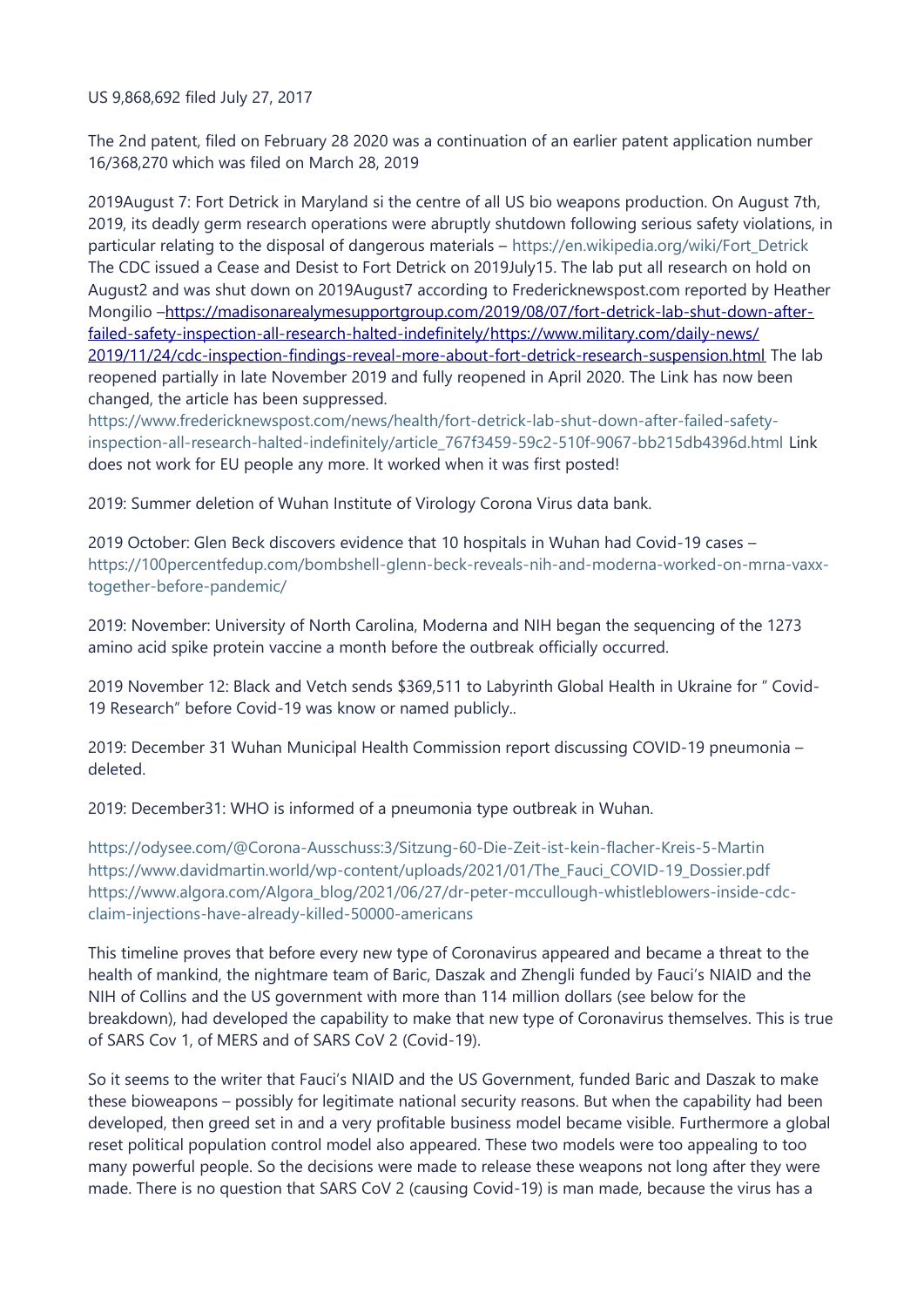double CGG codon Furin Cleavage site which does not appear in any natural virus. – <https://dailyexpose.uk/2022/03/17/exhaustive-proof-moderna-made-covid-19/>

There is no candidate for its creation that is not funded by the NIAID or the NIH or the US government. So this is a US government program. Hence Biden's instruction to his intelligence services to investigate the origins of Covid-19 resulted in the obvious lie that: WE DON'T KNOW. That one conclusion, is in itself a proof that the US intelligence services are behind the pandemic. Because they do know that it was man made. Indeed every reader of the Expose knows that.

The chances of the US intelligence services being unaware of the existence of the Expose in circumstances where every Covid-19 stats department in the 5 eyes countries has responded to their articles by either stopping producing figures, or castigating department heads or changing the way figures are calculated or straight up rigging their figures, are Zero. So they are covering up. So they are guilty. Also the closure of Fort Detrick (the premier US bioweapons facility) due to a leak, in August, 2 months before the October 2019 infections in 10 hospitals in Wuhan, is far too close for comfort.

When you add to this the fact the Eugenicist Bill Gates and his foundation have been vaccine mad since 1999. You begin to see that this may not have been a legitimate national security endeavour from the start.

When you consider that Fauci's NIAID has been funding Baric since 1986, you see that these players are part of a long standing team.

When you consider how much money they have received from the US government, you see who really is managing this team.

When you consider the number of biolabs discovered in Ukraine, you see how seriously the US government takes bioweapons research.

When you consider that Moderna had all 7 of its vaccine patents filed 6 months before the outbreak of the disease, and has the double CGG codon cited in 5 of its patent applications dating from 2013, you realise that they are on the inside of this game and a part of the team (through Fauci presumably).

So we know it was man made. We know who funded its creation. We know who created it. We know who profited from it. We know who used it for political control. All that remains is to determine whether those who profited from it and funded it and sought control from it deliberately arranged for its release in order to realise those profits and that control. That is for the reader to decide.

What I will say is that the US funded Biolabs were not located in Ukraine in order to target Genetic Russians in my opinion. Because first of all I do not think mankind has that capability yet (thank God). And secondly the Russians developed their own vaccines denying their market to the nightmare team above. And thirdly even if a virus could be designed which preferentially targeted some aspects of a typical Russian genome, that would constitute a war crime against every nation. Because genetic Russians do not only live in Russia and are not only Russian citizens.

They live all over the globe in large numbers in every country. Such a weapon would be a universal world war, the minute it was released. I think those labs were in Ukraine in order to further the globalist agenda. Perhaps when they released the next pathogen, they were going to blame it upon Russia, rather than upon China? Or maybe just admit the US did it. Whatever the globalists think will case the most damage to the system they are trying to destroy or should I say reset, in order to build back better.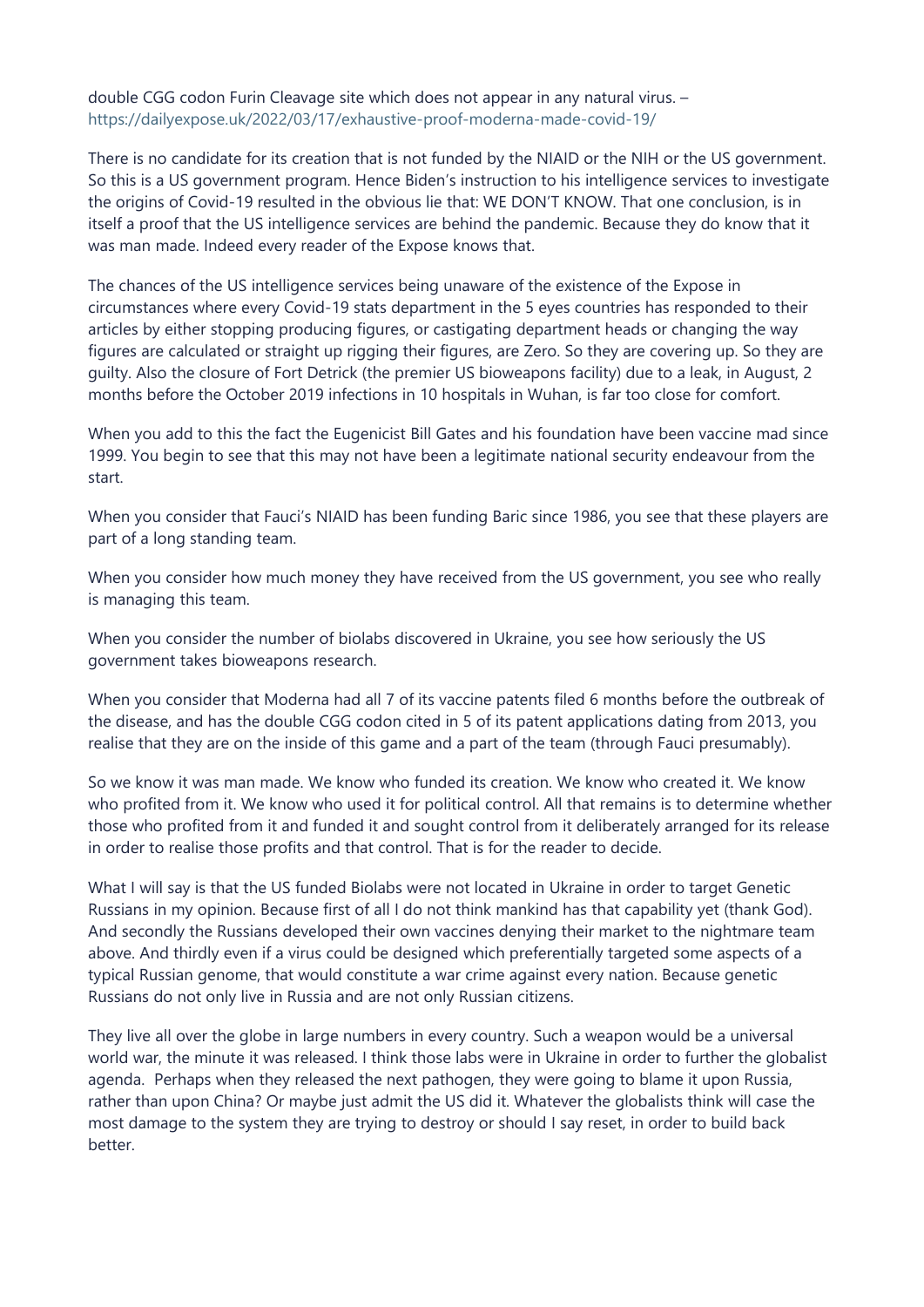## Funding for the creation of Covid-19

### US Government Funding for Peter Daszak and ECO Health Alliance

| <b>Government Department</b>                                                 | <b>Grant Value</b>        | Period    |
|------------------------------------------------------------------------------|---------------------------|-----------|
| <b>DoD Department of Defense</b>                                             | \$38,949,941.00 2013-2020 |           |
| HHS Health & Human Services (includes NIH and CDC) \$13,023,168.00 2007-2020 |                           |           |
| National Science Foundation                                                  | \$2,590,418.00            | 2006-2020 |
| USAID US Agency for International Development                                | \$2,499,147.00            | 2013-2016 |
| <b>DHS Department of Homeland Security</b>                                   | \$2,272,813               | 2016-2019 |
| DoC Department of Commerce                                                   | \$1,241,933.00            | 2006-2010 |
| <b>USDA US Department of Agriculture</b>                                     | \$646,701.00              | 2007-2009 |
| Dol Department of the Interior                                               | \$267,062.00              | 2004-2014 |
| Total                                                                        | \$61,491,183              | 2004-2020 |

#### US government Funding of the Wuhan Institute of Virology

The Wuhan lab got a \$3.7 million grant from the US government approved by Obama running over 4 years from 2015 to 2019. – <https://www.snopes.com/fact-check/obama-admin-wuhan-lab-grant/>

Fauci also gave them \$3.7 million from the NIAID (National Institute of Allergy and Infectious Diseases) – In 2019, with the backing of NIAID, the National Institutes of Health committed \$3.7 million over six years for research that included some gain-of-function work. The program followed another \$3.7 million, 5-year project for collecting and studying bat coronaviruses, which ended in 2019, bringing the total to \$7.4 million. – [https://www.newsweek.com/dr-fauci-backed-controversial-wuhan-lab-millions](https://www.newsweek.com/dr-fauci-backed-controversial-wuhan-lab-millions-us-dollars-risky-coronavirus-research-1500741)[us-dollars-risky-coronavirus-research-1500741](https://www.newsweek.com/dr-fauci-backed-controversial-wuhan-lab-millions-us-dollars-risky-coronavirus-research-1500741)

"The controversy was such that it led to a Congressional moratorium on chimeric research in the USA. At which point, Dr. Antonio Fauci diverted 3.7 Million U.S. Dollars of U.S. Taxpayer monies to the Wuhan Institute of Virology to continue the research. Rudy Giuliani, legal counsel to U. S. President Donald Trump, and former Mayor of New York city, recently demanded an explanation from Dr. Fauci for this transfer, which violated U.S. Laws against funding the research.

In addition to the research done at Chapel Hill, North Carolina, the specific kind of research into Coronaviruses as possible biological warfare agents, was being done at Fort Detrick, Maryland, USA, by the U. S. Army, which has a Level 3 and 4 Biowarfare Lab at the military base. This lab was cited by the U.S. Center for Disease Control and Prevention (CDC) in July, 2019 for failure to maintain proper containment standards" – <https://www.fromrome.info/tag/fort-detrick/>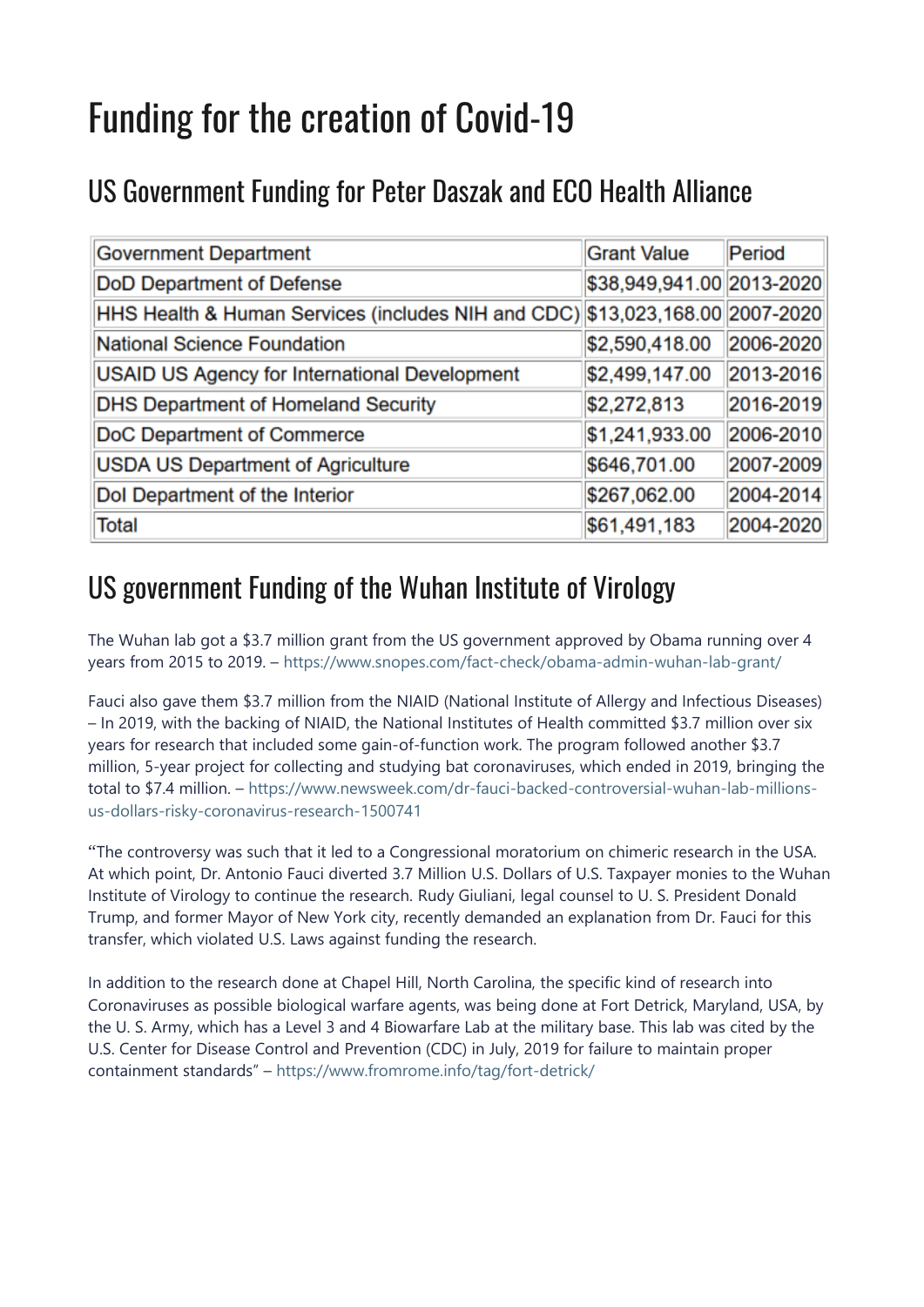### NIAID and NIGMS Funding of Ralph S. Baric at the University of North Carolina Chapel Hill

2001 May1[:https://grantome.com/grant/NIH/R01-GM063228-03](https://grantome.com/grant/NIH/R01-GM063228-03) \$1,007,735 over 4 years from 2001 to 2004 NIGMS (National Institute of General Medical Sicences) Reverse Genetics with A Coronavirus Infectious Construct Baric, Ralph S. University of North Carolina Chapel Hill

2004 February15[:https://grantome.com/grant/NIH/R01-AI059136-01](https://grantome.com/grant/NIH/R01-AI059136-01) \$1.402,316 million over 5 years from 2004 to 2008. Reverse Genetics Baric, Ralph S. University of North Carolina Chapel Hill

Aim 1, we will develop a full length SARS cDNA clone and compare the phenotype of rescued molecular cloned viruses with wildtype using biochemical assays and macaque challenge experiments. Aim 2, we will develop high titer SARS single hit replicons for use as expression vectors and vaccines. Aim 3, we will select for SARS host range mutants that replicate in murine (mouse and rat) cells, identify the mechanism of SARS cross species transmission using reverse genetic approaches and evaluate the pathogenicity of these viruses in rodents and non human primates. The goal of this application is to establish genetic control over the SARS genome and provide uniform reagents that will be used by other groups throughout the country.

2004 May15:<https://grantome.com/grant/NIH/R01-AI061819-01> \$367,042 for 2004 Remodeling SARS Coronavirus Genome Regulatory Networks Baric, Ralph S. University of North Carolina Chapel Hill

2005 May1[:https://grantome.com/grant/NIH/P01-AI059443-01A1](https://grantome.com/grant/NIH/P01-AI059443-01A1) \$1,676,513 for 2005 Developing Vaccine Candidates for the SARS Coronavirus Baric, Ralph S. University of North Carolina Chapel Hill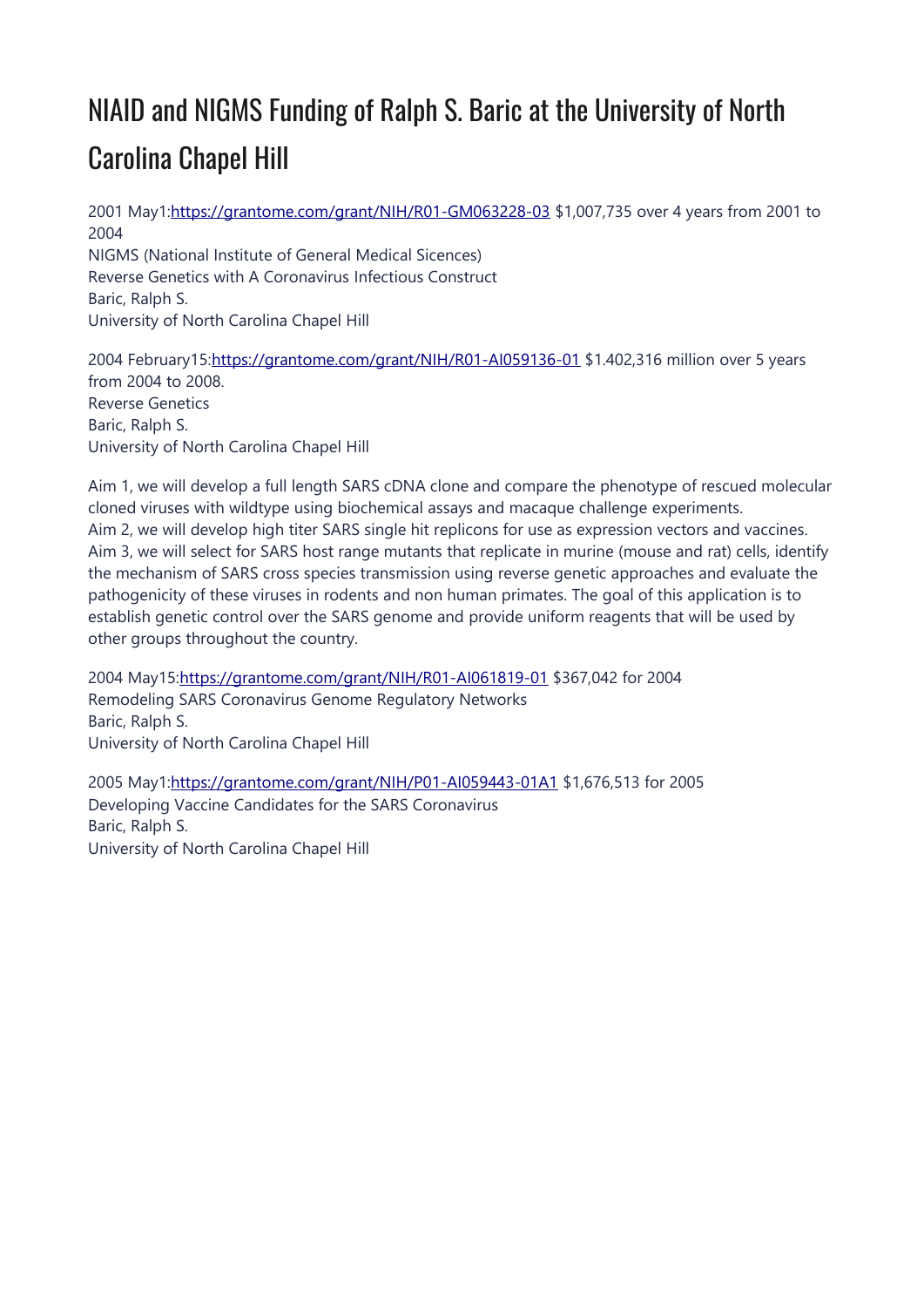

Total NIAID funding for Ralph Baric at University of North Carolina was \$46,958,414. ([https://grantome.com](https://grantome.com/) all grants to Baric, Ralph)

| Year | Grant     |
|------|-----------|
| 2000 | 201,232   |
| 2001 | 455,041   |
| 2002 | 253,321   |
| 2003 | 902,719   |
| 2004 | 1,628,345 |
| 2005 | 3,277,688 |
| 2006 | 3,262,315 |
| 2007 | 3,315,802 |
| 2008 | 3,539,843 |
| 2009 | 4,273,858 |
| 2010 | 1,877,793 |
| 2011 | 1,703,273 |
| 2012 | 6,871,244 |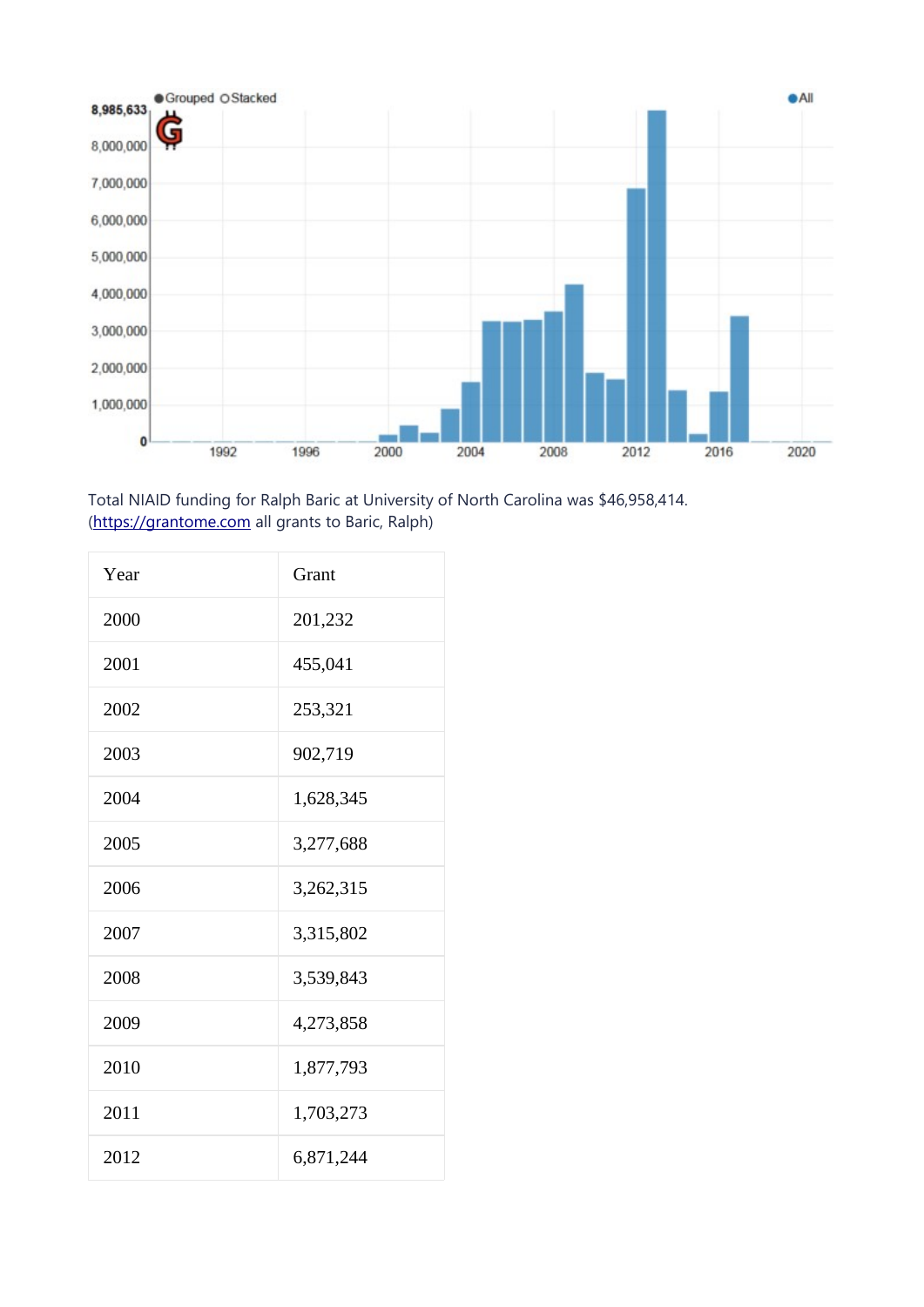| 2013  | 8,985,633  |
|-------|------------|
| 2014  | 1,404,641  |
| 2015  | 222,637    |
| 2016  | 1,368,161  |
| 2017  | 3,414,868  |
| Total | 46,958,414 |

Dr David Martin – https://www.davidmartin.world/wp-content/uploads/2021/01/The Fauci COVID-19 Dossier.pdf (not entirely accurate)

[https://21a86421-c3e0-461b-83c2-cfe4628dfadc.filesusr.com/ugd/659775\\_6f632cc8d75d4d8c8b90cc74](https://21a86421-c3e0-461b-83c2-cfe4628dfadc.filesusr.com/ugd/659775_6f632cc8d75d4d8c8b90cc749262f4b4.pdf) [9262f4b4.pdf](https://21a86421-c3e0-461b-83c2-cfe4628dfadc.filesusr.com/ugd/659775_6f632cc8d75d4d8c8b90cc749262f4b4.pdf) Richard Flemming (comprehensive).

[www.lordswitnesses.net/downloads/Flemming.pdf](http://www.lordswitnesses.net/downloads/Flemming.pdf) Richard Flemming (comprehensive). <https://www.webmd.com/lung/news/20030411/sars-timeline-of-outbreak> (detailed)

So the US government funded Peter Daszak's ECO Health Alliance to the tune of 61,491, 183 dollars. It directly or indirectly funded the Wuhan Institute of Virology to the tune of 7.4 million dollars and the NIAID (with a million or so from the NIGMS) funded Ralph Baric to the tune of 46, 958,414 dollars. This totals more than 114 million dollars in the period from 2000 to 2020 to make new Coronaviruses which are infectious to humans.

Q: What kind of a species succeeds in making the common cold more dangerous, but fails to find a cure for it?

Q: What kind of a species makes and enforces a vaccine for a disease which is more lethal than the disease itself?

A: A species whose leadership is genocidal and needs to be removed if we are to survive much longer.

#### Conclusion

Peter Daszak's DARPA proposal to…

Search viral genetic databases for new types of 'furin cleavage sites' which help a virus attack a host. According to the proposal, 'high-risk' versions of these sites, once identified, would then be grafted onto SARS-like bat coronaviruses via genetic engineering.

Is precisely how SARS-CoV-2 was made (essentially the double CGG codon PRRAR Furin Cleavage site was inserted into the RaTG13 Bat Coronavirus). It was man made, because nature does not have a double CGG codon furin cleavage site in any virus

The way man made it was to add that cleavage site as Daszak proposed. DARPA rejected his proposal quite rightly (under Trump), because it is a really dangerous thing to do as we have now all discovered. But Daszak had other sources of funding and the proposal became a reality

This is a lot more evidence and detail for Daszak's role in the creation of Covid-19 in the website <https://eco-healthalliance.org/> I do recommend looking at it. It is written by a victim of Covid-19 who